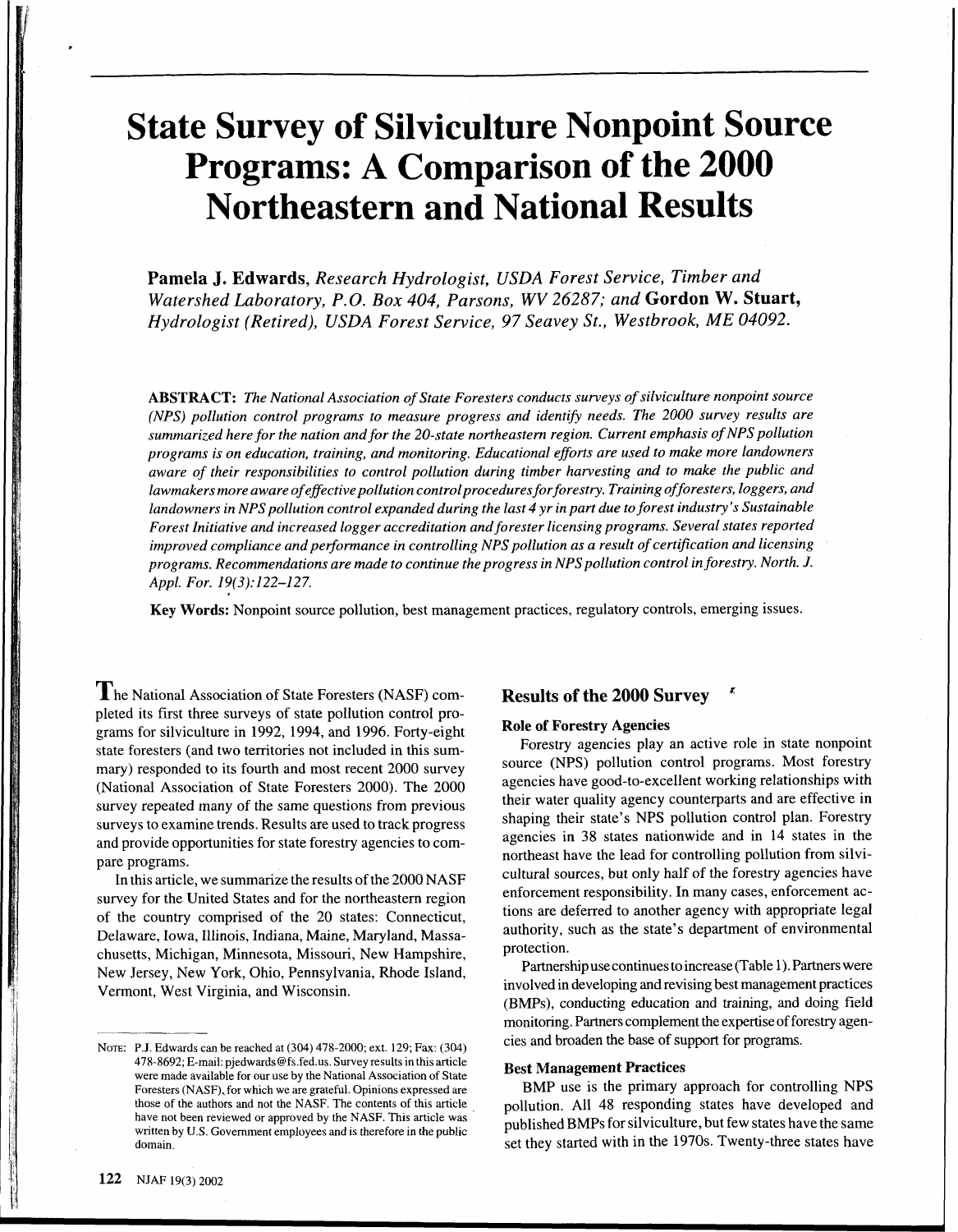Table 1. Partners involved with states from 1996-2000 in BMP development, education, training, and **monitoring. All states did not have activities in all categories. States that did not work on BMP development or revision during that period did not list partners.** 

|                                | Program activities |           |          |            |
|--------------------------------|--------------------|-----------|----------|------------|
| Partner groups                 | <b>BMPs</b>        | Education | Training | Monitoring |
| State or territory agencies    |                    |           |          |            |
| Environmental                  | 14                 | n         |          |            |
| Water quality                  |                    |           |          |            |
| <b>Fisheries</b>               | 10                 |           |          |            |
| Local government organizations |                    |           |          |            |
| Universities and extension     | 16                 |           |          |            |
| Forest industry                | 14                 |           |          |            |
| Loggers                        | 12                 |           | 10       |            |
| Consulting foresters           | 12                 |           |          |            |
| Landowners                     | 10                 |           |          |            |
| Federal                        |                    |           |          |            |
| <b>USDA Forest Service</b>     | 12                 |           |          |            |
| Other USDA                     |                    |           |          |            |
| Environmental groups           |                    |           |          |            |
| Conservation groups            |                    |           |          |            |
| Wildlife and fishery groups    |                    |           |          |            |
| Forestry organizations         |                    |           |          |            |

revised their BMPs since 1990, including nine in the northeast. Three common reasons were given for revision: to provide updates, to strengthen riparian aspects, and to address changing laws.

In 1982, 35 states had forestry BMP implementation pro**grams.** Today 42 states nationwide and 18 northeastern states have implementation programs designed to increase BMP use. Thirty-six of the 42 programs are sustained programs that include education, training, tours, and demonstrations. Of these four categories, training has increased the most.

The Sustainable Forestry Initiative (SFI), which is a forest industry-wide initiative to improve many aspects of forestry including meeting water quality goals, along with the growing trend for logger certification and forester licensing appear to have intensified training efforts. Training includes many members of the forestry community, from landowners to agency staff; one state even trained all the county road crews. Nationwide, the number of people trained increased from an average of 5,000 per year from 1992 through 1996 to an average of 16,000 per year from 1996 through 2000. In the Northeast, approximately 4,000 individuals were trained annually from 1992 through 1996. However, the number of different individuals being trained is not as high as these statistics suggest. For example, an active logger may have participated in multiple training sessions that included NPS pollution control during the 4 yr period, resulting in this individual being counted more than once.

Demonstration areas are important parts of implementation programs. Twenty-five states nationally and eight northeastern states have demonstration areas administered by a variety of organizations, most commonly state forestry agencies and/or universities.

The number of states monitoring BMP use has increased gradually since 1980. Thirty states now monitor use compared to 18 in 1990. BMP monitoring is commonly referred to as "compliance surveys." While monitoring has increased, rates of compliance have not changed greatly since the last survey. The overall compliance rate is about 86% nationally and 82% in the Northeast. However, more states now are

reporting rates for various types of BMPs. Sale closures tend to have lower compliance rates compared to site preparation, chemical use, and preharvest planning.

This NASF survey asked questions regarding how compliance surveys were done (Table 2). Originally, compliance surveys were special projects, in some cases involving teams doing fieldwork using special funding. Now, increasing numbers of states combine compliance surveys with regular visits to harvesting operations by field foresters. This approach potentially could create a gray area between compliance surveys and harvest administration. For example, approximately 35,000 sites across the country and 10,000 sites in the Northeast were checked for BMP use between 1996 and 2000, according to the 2000 survey results, but this number may include all the site visits rather than true compliance surveys. To be considered a compliance survey, the work should collect information on BMP use, and the results should be analyzed to determine the rate of BMP use.

Conducting compliance surveys with only forestry agency staff loses the advantage of a team approach in terms of a comprehensive assessment and acceptance of results. To get around cost constraints and still build acceptance, two states use a quality control team comprised of different interest groups to field check compliance reports (Table 2). However, many of the special project compliance surveys review harvesting after operations are complete, and whether timely installation is done is often decided after the fact. Shifting the surveys so they are done during routine visits will provide more checks when the harvesting is in progress, which is typically when BMPs are needed most.

States are split on assessment of BMP use. Five evaluation criteria are used to judge whether proper BMPs are employed (Table 2). Some states look at BMPs individually over the entire harvest; others consider them collectively for specific areas or activities (Table 2). While examining BMPs individually provides information on the effectiveness of each, considering them collectively for roads, riparian areas, or closures may address a wider range of conditions than using a fixed, single BMP check-off list.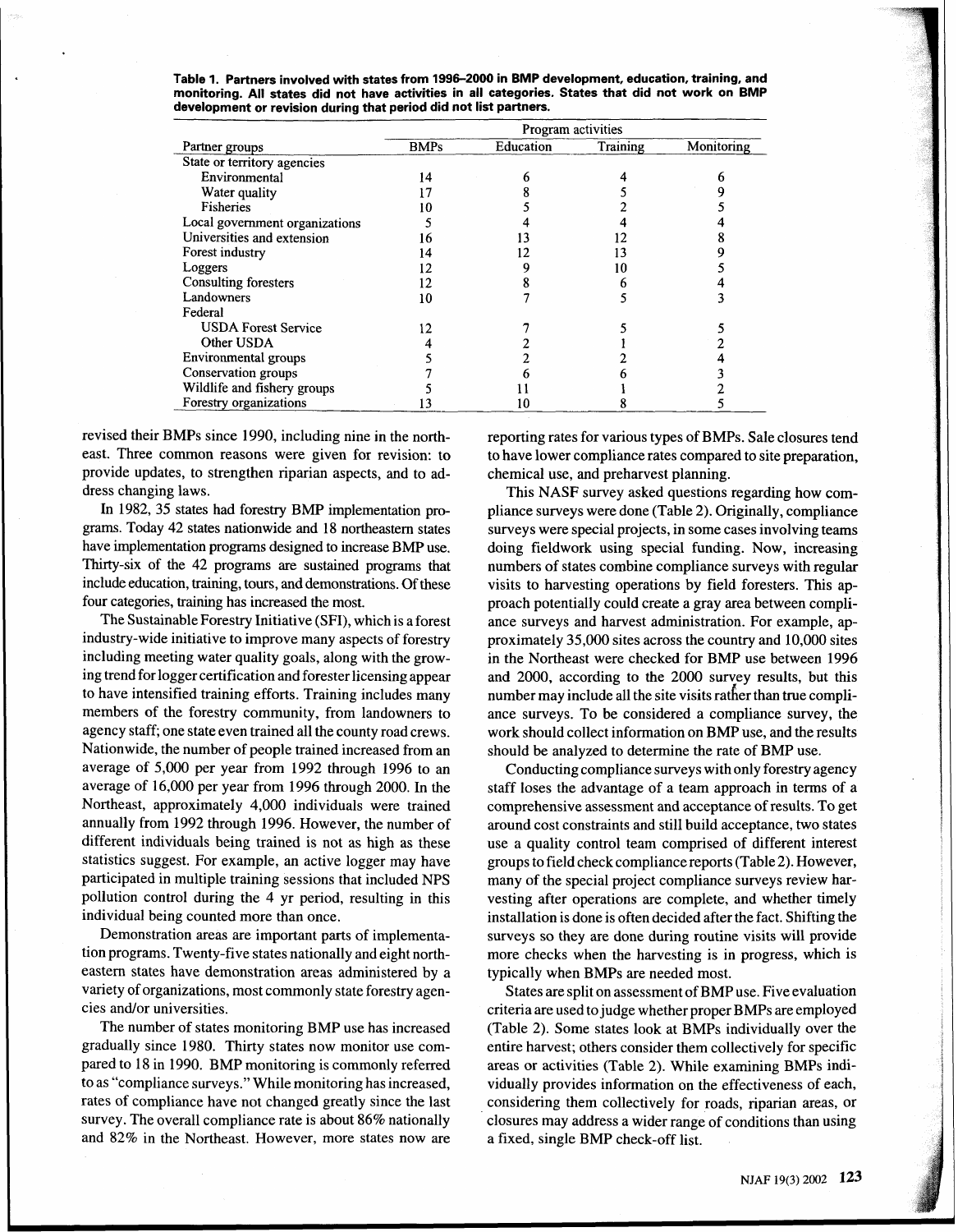| rable 2. State methods for BMP compliance surveys |  |
|---------------------------------------------------|--|
|---------------------------------------------------|--|

| Ouestion                                                  | Nationally | Northeast |
|-----------------------------------------------------------|------------|-----------|
|                                                           |            |           |
| States doing surveys                                      | 30         | Н         |
| Who does the field work?                                  |            |           |
| a. Forestry staff                                         | 22         | 6         |
| b. Contractor                                             |            |           |
| c. Team                                                   |            |           |
| d. Staff with review by a quality control team            | 2          |           |
| How are BMPs reviewed?                                    |            |           |
| a. As individual BMPs                                     | 15         | 6         |
| b. As combinations                                        | 13         | 6         |
| How is proper use judged?                                 |            |           |
| a. Proper for site                                        | 30         | 11        |
| b. Proper installation                                    | 30         |           |
| c. Timely installation                                    | 30         | 9         |
| d. Function during operation                              | 12         | 10        |
| e. Function after operation                               | 10         | 9         |
| The survey included BMPs for other resources.             | 9          |           |
| BMPs for other resources are included in the NPS results. |            |           |
| Surveys are designed for statistical analysis.            | 12         |           |
| The state Water Quality Agency accepts the results.       | 22         | 8         |

aspects of BMP effectiveness: the control of pollution for aesthetics, wildlife, or other resources in their pollution when BMPs are used, and the occurrence of pollution control program (Table 2). when BMPs are not used (Table 3). The answers are professional opinions of the respondents based on a combination of experience and effectiveness monitoring. All 18 responses to the first question indicate that NPS pollution is usually or always controlled when BMPs are employed. Fourteen of the 18 responses to the second question indicate that NPS pollution is usually but not always a problem when BMPs are not employed in forestry operations. Because BMPs are the primary means for protecting against NPS pollution (Water Quality Act of 1987, P.L. 100-4), an overwhelming response that NPS pollution control is achieved with BMPs is not surprising. Some of this protection comes from the redundancy in various BMPs, which compensates for mistakes that would otherwise result in pollution. For example, road stabilization and filter strips have some degree of overlapping effectiveness.

By contrast, three respondents, all from the Northeast, indicated that NPS pollution was seldom a problem when BMPs were not used, and one respondent outside of the Northeast indicated that there was no relationship between NPS pollution control and BMP use (Table 3). The rationale behind these responses was not sought, but several explanations might exist. Some BMPs are applied in areas where the

Approximately 40% of states monitor BMP effectiveness. risk of pollution is low or the harvesting activity has a low risk Visual observation that soil is not eroding into streams and/ for causing pollution. Another reason for explaining the lack or that stream biology or water uses are not impaired is the of relationship between BMP use and pollution might be that most common method for verifying effectiveness. BMP use has been expanded to address other resources not Respondents were asked for their observations on two related to pollution. For example, nine states include BMPs

# **Regulatory Controls on Silviculture Activities**

Most states use a "nonregulatory with enforcement" approach to BMPs (Table 4). However, it is becoming more difficult for states to categorize their BMP program strictly as regulatory or nonregulatory . In some cases, aquasiregulatory approach is taken where regulatory controls are applied to certain aspects of harvesting, such as stream crossings, while the rest of the program is not regulated. Regulatory programs include administrative permit procedures or simply the mandatory use of BMPs.

There is a long-standing debate about the effectiveness of voluntary versus regulatory BMP programs. There are no truly voluntary pollution control programs because creating pollution is illegal in all states. Furthermore, the Section 404 Dredge and Fill exemption within the Clean Water Act (P.L. 95-217) for forest roads requires the use of state BMPs.

Comparing the results of BMP programs with varying degrees of regulations shows great inconsistencies and differences across states. Most states have multiple laws addressing NPS pollution from silviculture. The 1996 survey documented 144 state laws nationally and 81 state laws in the Northeast that were applicable to controlling NPS pollution from silviculture (Table 5). Seventeen new laws have been

**Table 3. Relationships between BMP use and pollution control.** 

|                                    | Always | Generally | Seldom <sup>®</sup> | No relation |
|------------------------------------|--------|-----------|---------------------|-------------|
| Nationally                         |        |           |                     |             |
| BMP use controls NPS pollution.    |        |           |                     |             |
| Lack of BMPs causes NPS pollution. |        |           |                     |             |
| Northeast                          |        |           |                     |             |
| BMP use controls NPS pollution.    |        |           |                     |             |
| Lack of BMPs causes NPS pollution. |        |           |                     |             |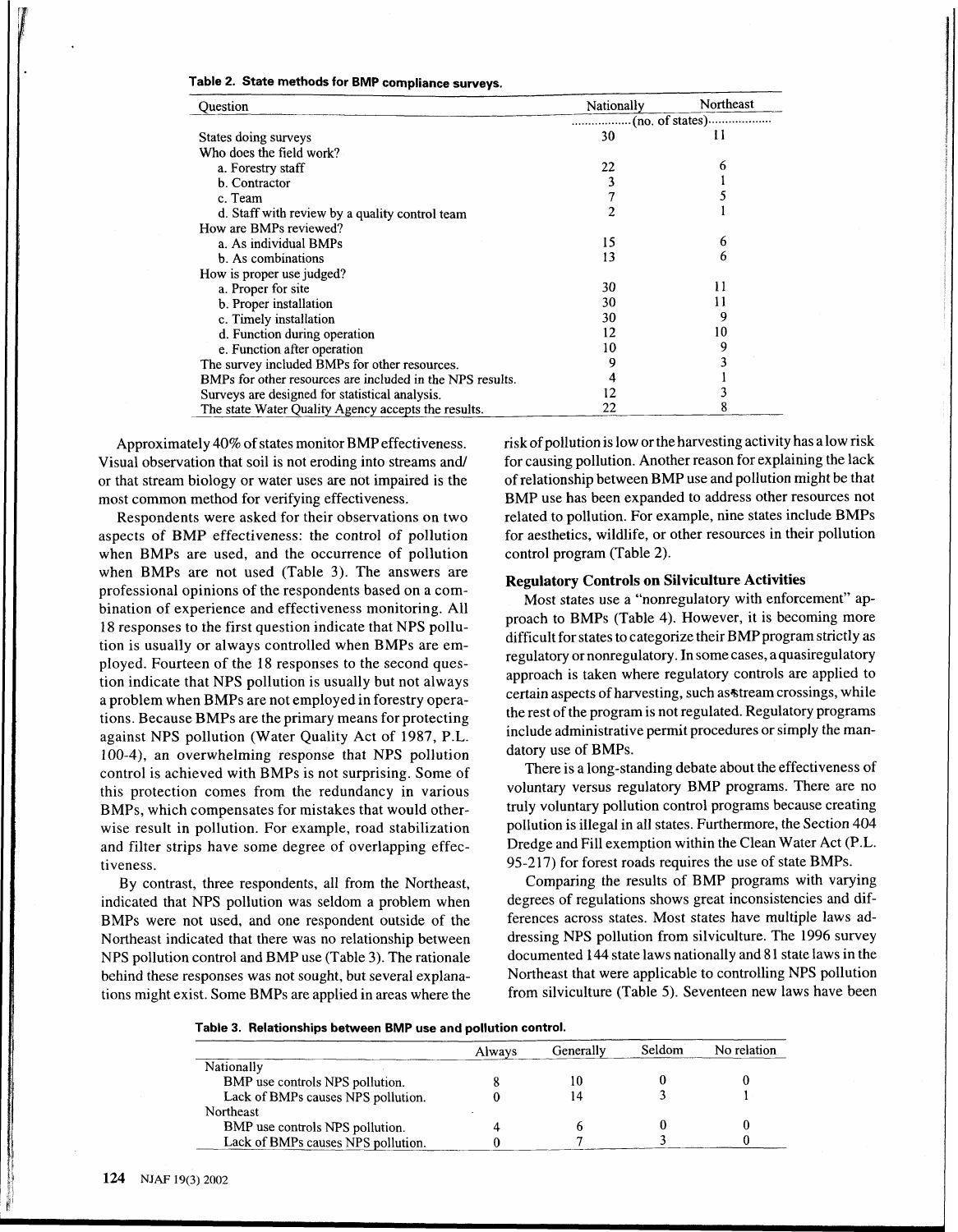| Table 4. Types of legal programs for silviculture. |  |
|----------------------------------------------------|--|
|----------------------------------------------------|--|

|                                   |      | Nationally |      | Northeast |
|-----------------------------------|------|------------|------|-----------|
| Degree of regulation              | 1996 | 2000       | 1996 | 2000      |
|                                   |      |            |      |           |
| Nonregulatory with no enforcement |      |            |      |           |
| Nonregulatory with enforcement    |      |            |      | 10        |
| Quasiregulatory (part regulatory) |      |            |      |           |
| Regulatory                        |      |            |      |           |

enacted since 1996 (Table 5). Three states reported laws that for information about local harvesting. Increased needs provide conflicting direction. There is little relationship for water quality information may be linked to total maxi-<br>between the number of laws within each state and BMP mum daily load (TMDL) implementation. Ultimately. compliance rates. Furthermore, some states that have the future success at improving NPS pollution control may most laws generally report the most impairment of water depend on increasing staffing, funding, and landowner quality. This indicates a need to improve the quality of the knowledge, as these items were given as the top barriers to assessments and the effectiveness of regulations. improving NPS pollution control in both the 1996 and

An increasing number of states have certification pro- **Emerging Issues**  grams for loggers and foresters that contribute to the increased level of training described previously. Twenty-six states nationwide and 11 northeastern states reported certification programs for loggers. These certification programs are run by state agencies, logger associations, and wood products industries. Six of the 13 states that have forester certification programs are in the Northeast. Forester certification commonly takes the form of licensing. Nationally, the respondents from 17 states indicated that logger and/or forester certification has improved NPS pollution compliance; six states said it was too early to tell whether certification has improved compliance.

### **Future Needs**

Table 6 shows the rankings of "future needs" from the 1996 and 2000 surveys. Improving landowner and logger awareness and providing preharvest assistance received the highest rankings nationally in both the 1996 and 2000 surveys. However, in the Northeast, increased monitoring is a slightly higher priority than education and training. Temporal changes in other anticipated needs probably represent shifting issues and priorities. Because specific reasons for these shifts were not sought or identified in the survey, we can only speculate as to their cause. The nationwide decline in research needs might be due to the role of increased technology transfer in providing information. Increases in monitoring may be due to demands

mum daily load (TMDL) implementation. Ultimately, **Certification** 2000 surveys.

states were asked to identify emerging issues. While a great variety of issues were listed, implementation of TMDLs was the most common concern. Changing the legal status of silviculture and restricting forestland uses to compensate for pollution from other land uses were two other common concerns related to TMDL issues.

TMDLs were established in 1972 in the Federal Water Pollution Control Act Amendments (P.L. 92-500) and were set up to allocate effluent loads from point sources. Since the permit system for point sources allows discharges that fail to meet water quality standards, TMDLs allocate discharges at levels necessary to correct current impairment. States are required to identify and report waters for which effluent limitations are not stringent enough to meet water quality standards. Waters listed in Section 303 (d) of P.L. 92-500 reqaire action such as TMDL development. Even though pollution from silvicultural operations is considered to be nonpoint rather than point source, it has been included in the TMDL program.

The process for addressing TMDLs is further complicated by the inclusion of natural background conditions as pollution. Twenty-one forestry agencies, including eight in the Northeast, reported their list of impaired waters includes natural conditions even though the definition of pollution in Section 502 of P.L. 92-500 excludes natural conditions.

|  |  |  |  |  |  |  | Table 5.  Legal requirements applicable to controlling NPS pollution from silviculture. |
|--|--|--|--|--|--|--|-----------------------------------------------------------------------------------------|
|--|--|--|--|--|--|--|-----------------------------------------------------------------------------------------|

| ed technology transfer in providing infor-<br>ses in monitoring may be due to demands<br>Table 5. Legal requirements applicable to controlling NPS pollution from silviculture. |                                               | conditions. |            | pollution in Section 502 of P.L. 92-500 exc |
|---------------------------------------------------------------------------------------------------------------------------------------------------------------------------------|-----------------------------------------------|-------------|------------|---------------------------------------------|
|                                                                                                                                                                                 | Number of states with<br>requirements in 1996 |             |            | New laws and changes<br>1996-2000           |
| Type of law                                                                                                                                                                     | Nationally                                    | Northeast   | Nationally | Northeast                                   |
| Forest practice and conservation                                                                                                                                                |                                               |             |            |                                             |
| Lake and stream protection                                                                                                                                                      | 23                                            |             |            |                                             |
| Wetland protection                                                                                                                                                              | 21                                            |             |            |                                             |
| Stream crossing                                                                                                                                                                 | 21                                            | 13          |            |                                             |
| Sediment and erosion control                                                                                                                                                    | 26                                            | 15          |            |                                             |
| Regional authorities                                                                                                                                                            |                                               |             |            |                                             |
| Chemical use                                                                                                                                                                    | 14                                            |             |            |                                             |
| Bad actor                                                                                                                                                                       | 10                                            |             |            |                                             |
| Storm water                                                                                                                                                                     | 10                                            |             |            |                                             |
| Citizen complaint                                                                                                                                                               | 12                                            |             |            |                                             |
| Cumulative effects                                                                                                                                                              |                                               |             |            |                                             |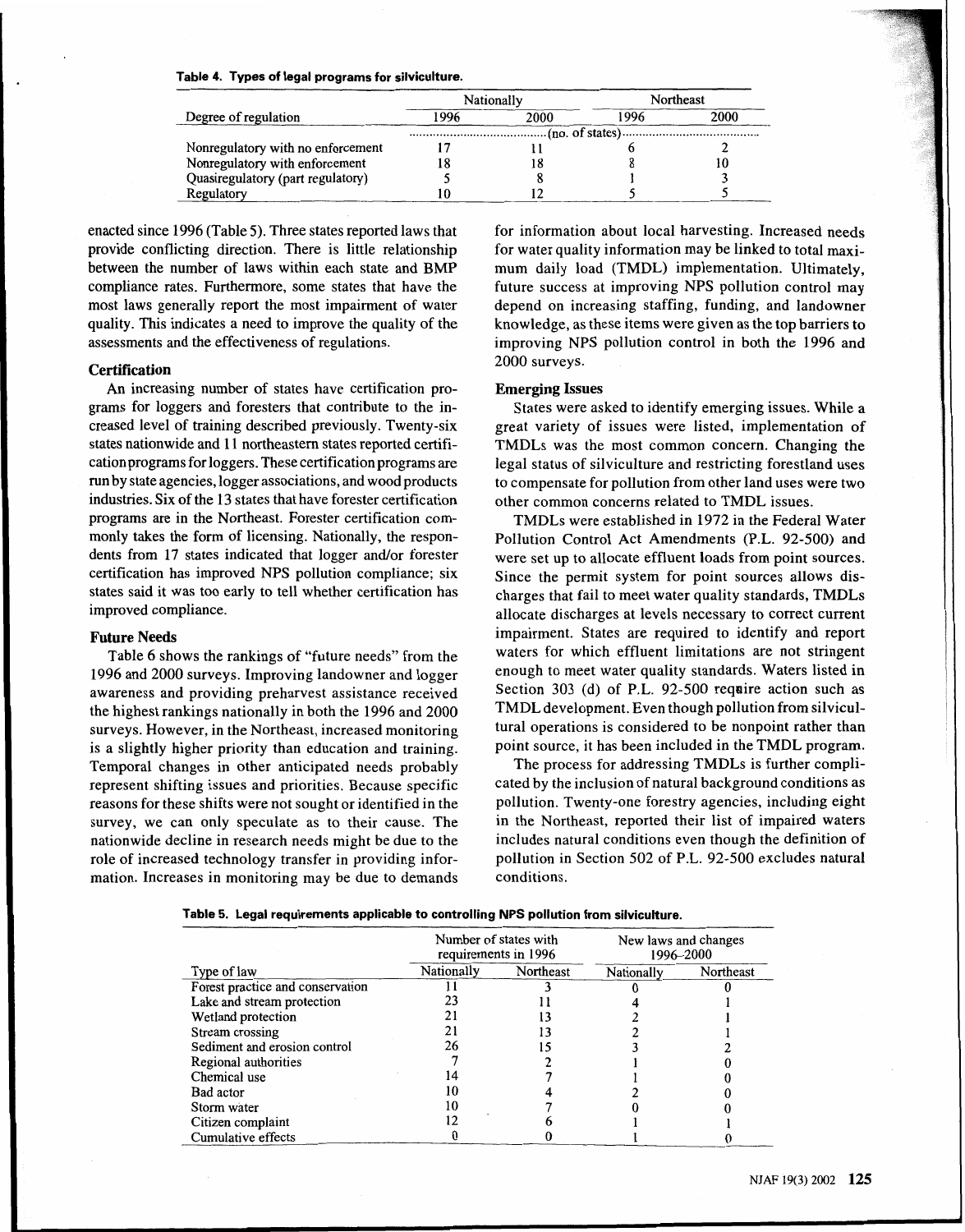| Table 6. Future needs listed by states. |  |  |  |
|-----------------------------------------|--|--|--|
|                                         |  |  |  |

|                                    | Nationally |      |      | Northeast |
|------------------------------------|------------|------|------|-----------|
| Activity                           | 1996       | 2000 | 1996 | 2000      |
|                                    |            |      |      |           |
| Increased education and training   |            |      |      |           |
| Increased monitoring               | 28         | 34   |      |           |
| Increased research                 |            |      |      |           |
| Improved water quality information | 30         |      |      | 14        |

Other emerging issues included defining when silviculture has controlled NPS pollution, concerns about local ordinances, and disparities between the Clean Water Act, Coastal Zone Act, and Endangered Species Act.

## **Discussion**

In many states, forestry accelerated its efforts to control pollution by adopting statewide BMPs following the 1972 passage of P.L. 92-500, and it has continued that effort. These sustained efforts have shown results. U.S. Environmental Protection Agency data rank forestry seventh as a source of river pollution (U.S. Environ. Protect. Agency 2000). Forestry's contribution to pollution affected only 2.4% of the assessed stream miles (Table 7). As in 1996, forestry was not listed among the leading sources of pollution to lakes, estuaries, or wetlands. Considering the wide dispersal of forest management activities, this is a good record in pollution control.

Much of forestry's success in pollution control is attributable to its early (beginning about 1972) and continued use of BMPs and compliance monitoring, and its recent emphasis on education and training. Although many states have similar BMP practices, development of BMPs at the state level has allowed states more ownership and support for their implementation, improved compliance, avoided a one-size-fits-all approach, fostered more creativity and flexibility, and addressed important local conditions. For example, the customization of silvicultural BMPs for different topographies and to protect different water uses is an advantage; Trimble and Sartz (1957) adjusted the filter strip width in relation to slope and suggested wider strips on municipal water supplies. BMP compliance monitoring ensures that BMPs are implemented where they should be, and funding allocations and needs in the NASF 2000 survey indicate that compliance monitoring will continue to be a top priority.

Recent emphasis on education and training is apparent from responses throughout many sections of the 2000 NASF

| Source                    | Percent of assessed miles |
|---------------------------|---------------------------|
| Agriculture               | 20.3                      |
| Hydromodification         | 6.9                       |
| Natural sources           | 3.9                       |
| Urban runoff/storm sewers | 3.8                       |
| Municipal point sources   | 3.5                       |
| Resource extraction       | 3.0                       |
| Silviculture              | 2.4                       |
| Land disposal             | 2.4                       |

survey. Numbers of loggers, foresters, and landowners being trained have increased substantially. Education and training are top priorities for funding increases, and they top future needs nationally. Licensing of foresters and certification of loggers are other forms of training and, ultimately, selfpolicing that result from education of and by the forestry community. As a result, about half the states have these programs, and a large number of those see improved on-theground performance.

Despite the success of forestry's approach to protecting watersheds, as indicated by its low rank as a pollution source (U.S. Environ. Protect. Agency 2000), there are ongoing efforts to further regulate forestry operations. Many proposed laws lack a sound factual basis (Ice 2000), propose inappropriate tools, or simply add costs without benefits. In many cases, simply enforcing current regulations would eliminate the perceived need for additional regulations. However, adequate enforcement cannot be achieved without adequate manpower and budgetary resources.

A major argument for greater forestry regulation is that BMPs are voluntary and compliance is optional. However, this argument fails to recognize that pollution control is not voluntary; landowners must use BMPs to avoid penalties associated with violating pollution control laws.

Another argument for additional regulation is that the BMPs are based on old science. Many of the arguments against BMP effectiveness originate from old, discredited watershed concepts (Sartz 1969, Verry 1986), such as the idea that cutting trees causes springs to dry up. BMPs are proven technologies that are upgraded regularly, and this continual updating must be recognized.

More attention should be given to the many documented examples where BMPs have been used properly and effectively. For example, road location, stream crossings, and road closure BMPs were used to control turbidity levels in West Virginia (Reinhart et al. 1963), and modified riparian management controlled sediment and stream temperature in Oregon's Deer Creek (Brown and Krygier 1970, 1971). State and federal reports should recognize and employ successful studies as a means of promoting BMP use, such as those Table 7. Sources impairing assessed rivers and streams. From recently produced by Florida and Maryland (Florida Dep. **Appendix A-5 U.S. Environmental Protection Agency (2000).** Environ. Protect. 1997; Maryland Dep. Natur. Resour. 2000, respectively), where proper application of BMPs adequately protected adjacent streams.

> Timber harvesting often is assumed to be the only activity on forested watersheds. In reality, forested watersheds can be affected by a variety of uses, including mineral extraction, recreation, residential development, road systems, and woodland grazing. Water quality goals for sustainable forestry must recognize the impacts of other land uses.